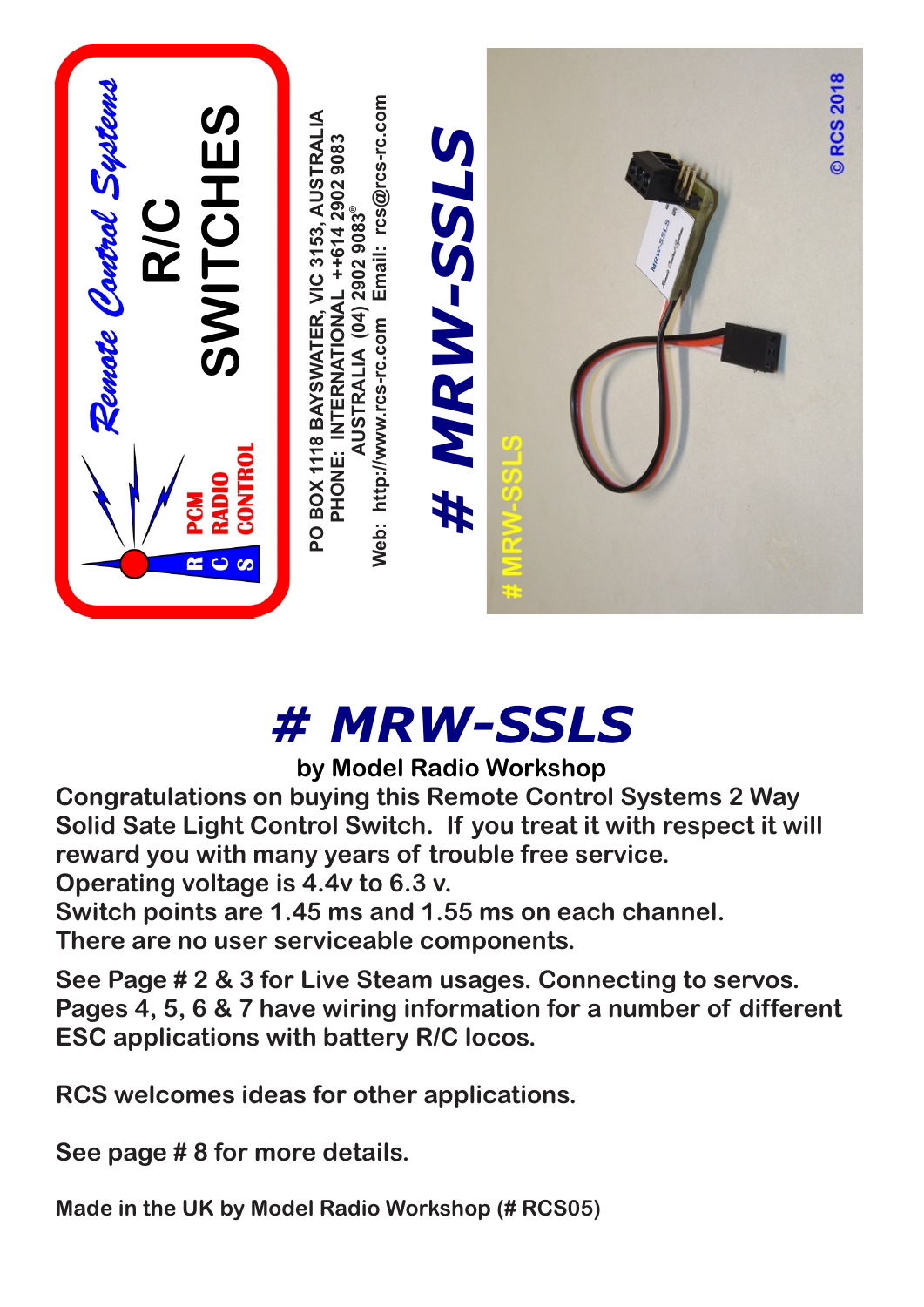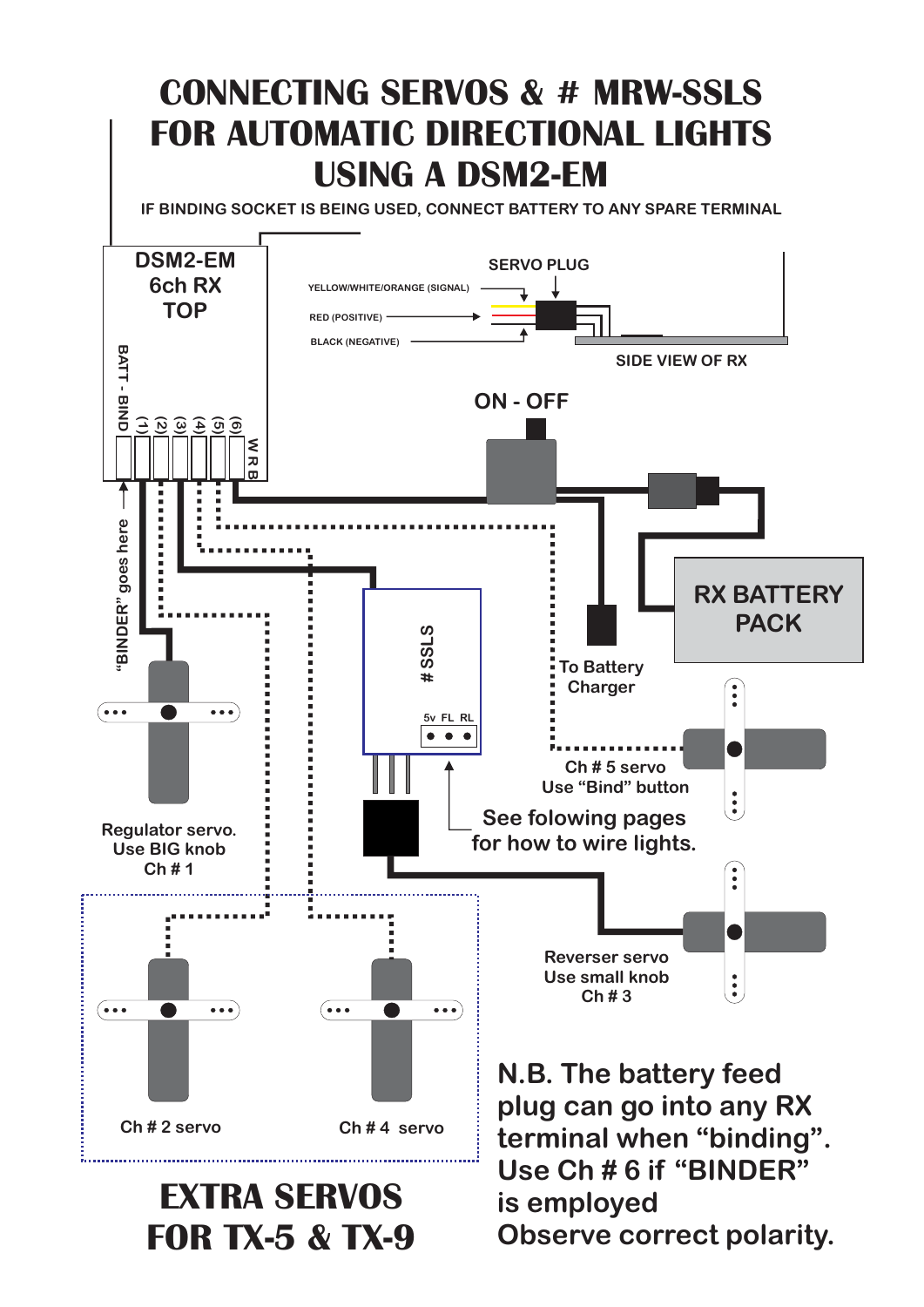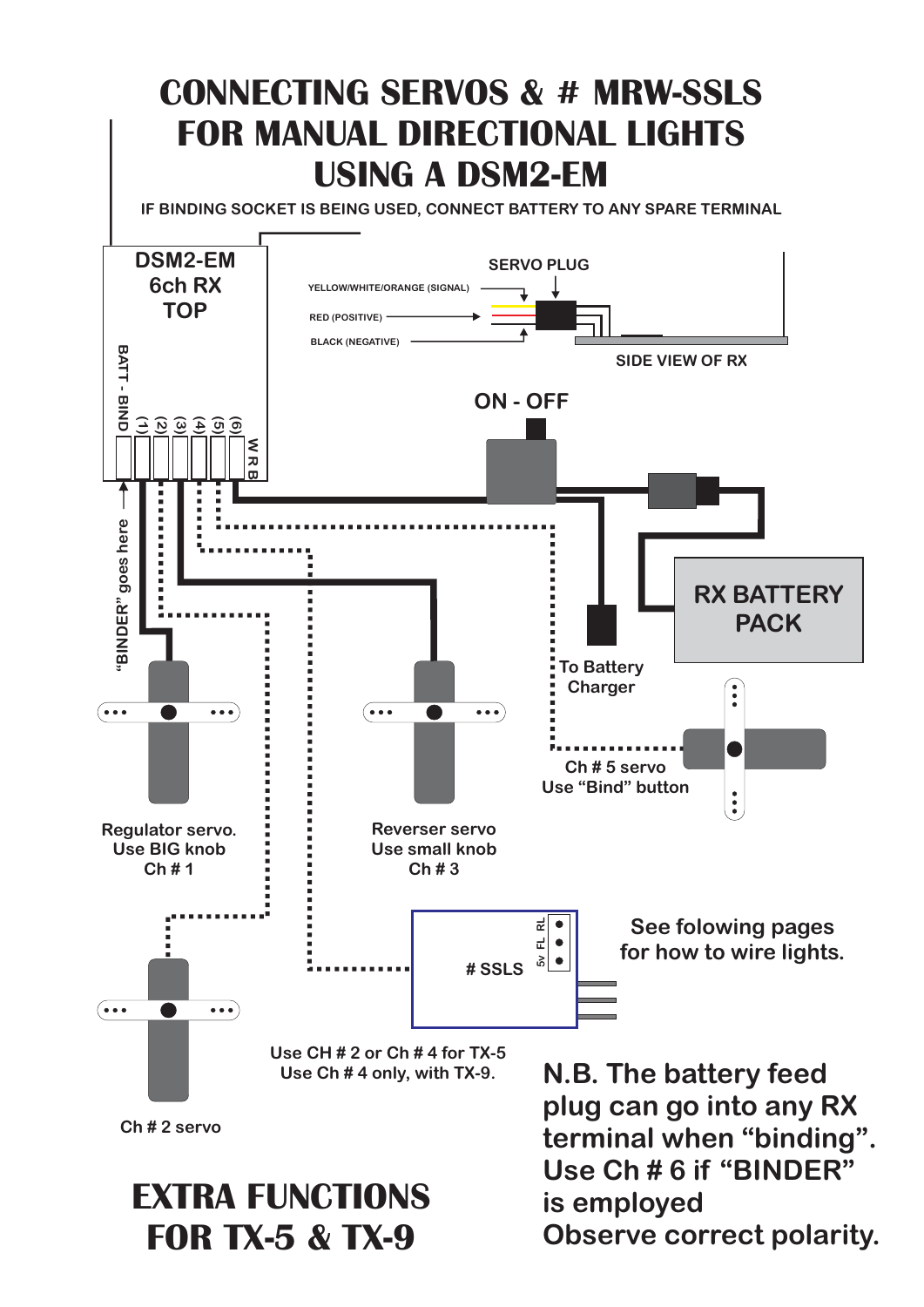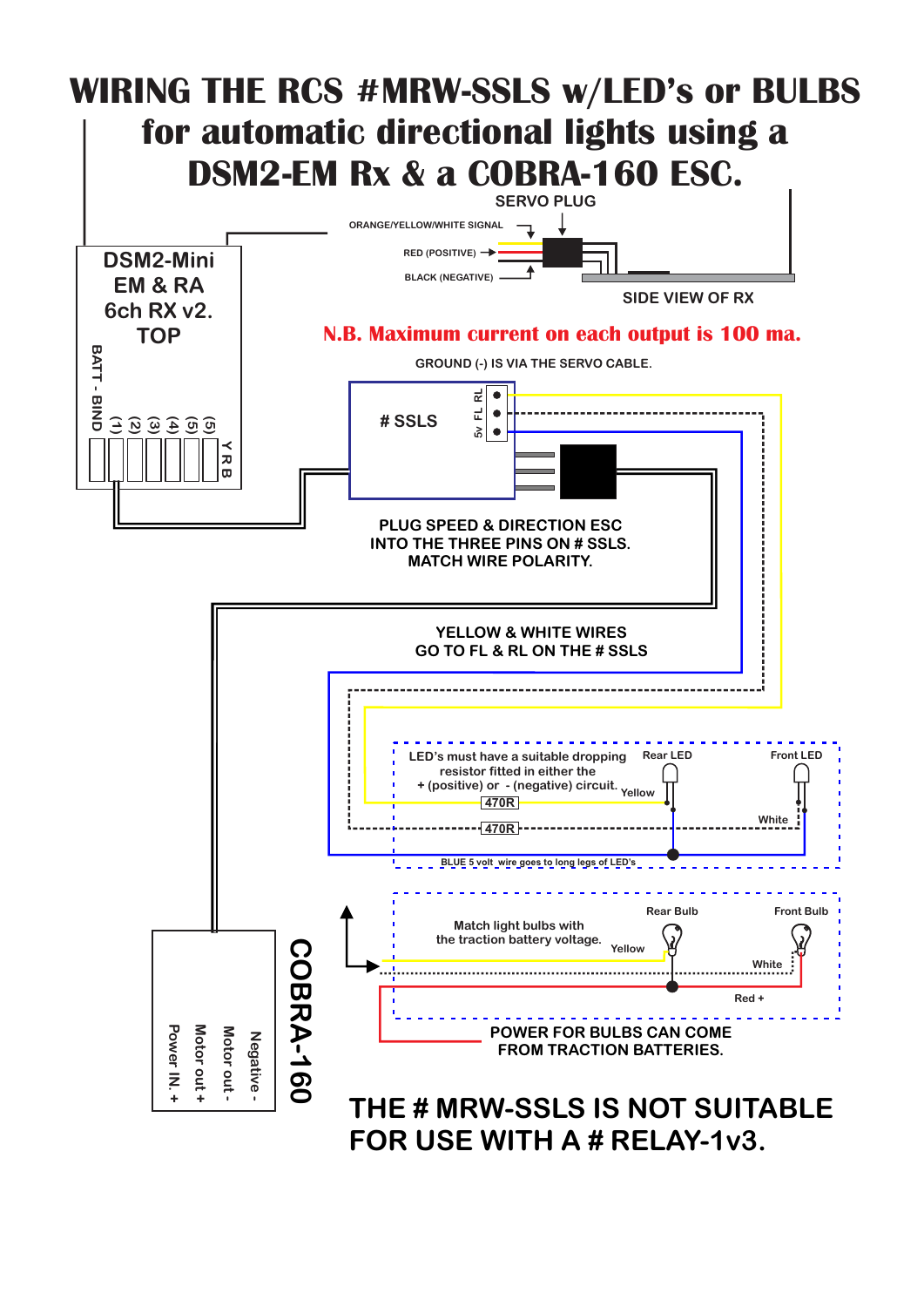## **WIRING THE RCS # BATTERY-PNP to BACHMANN & ARISTOCRAFT PnP sockets. Using on board batteries & a COBRA-160 ESC. Directional lights. No sound fitted.**

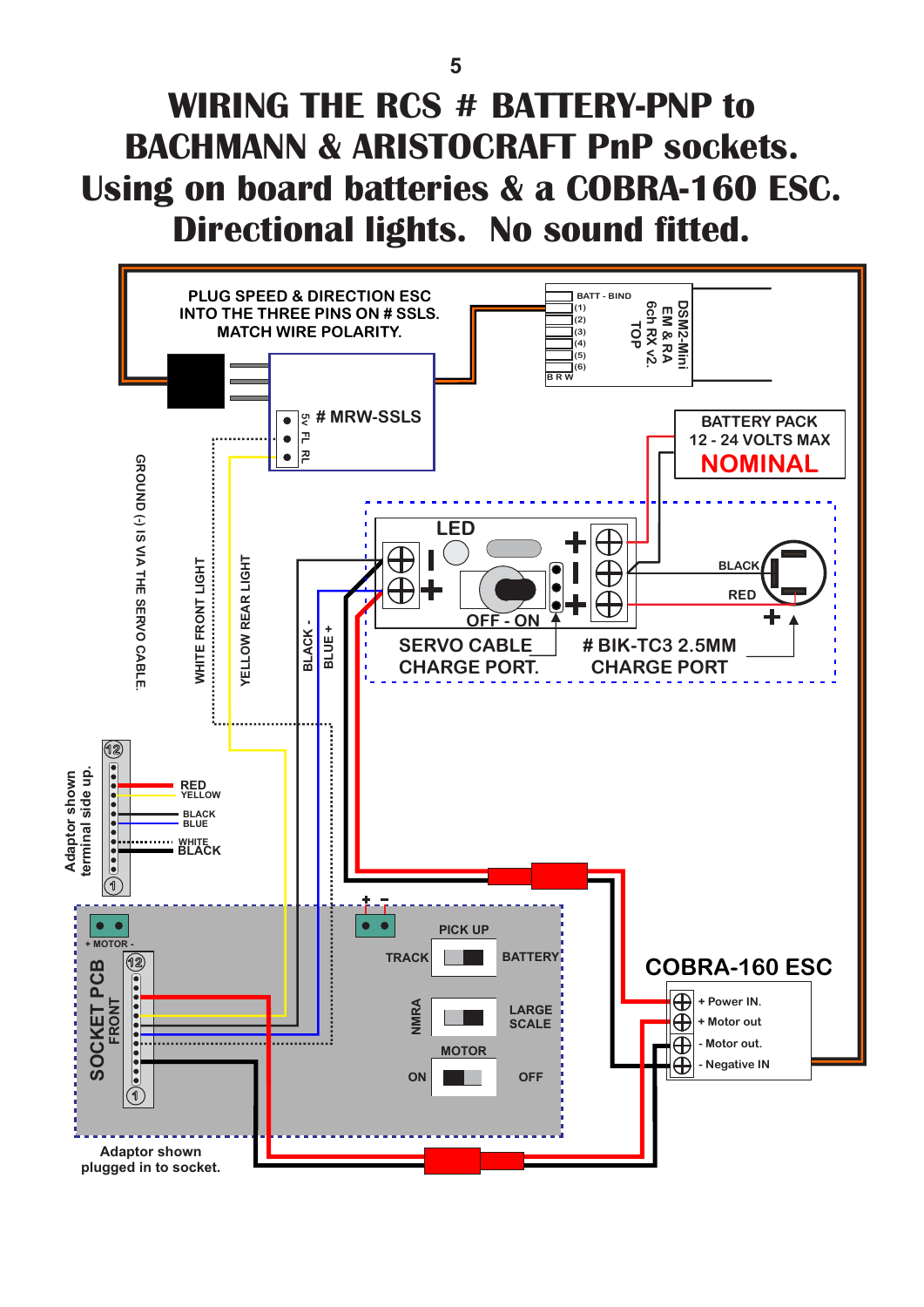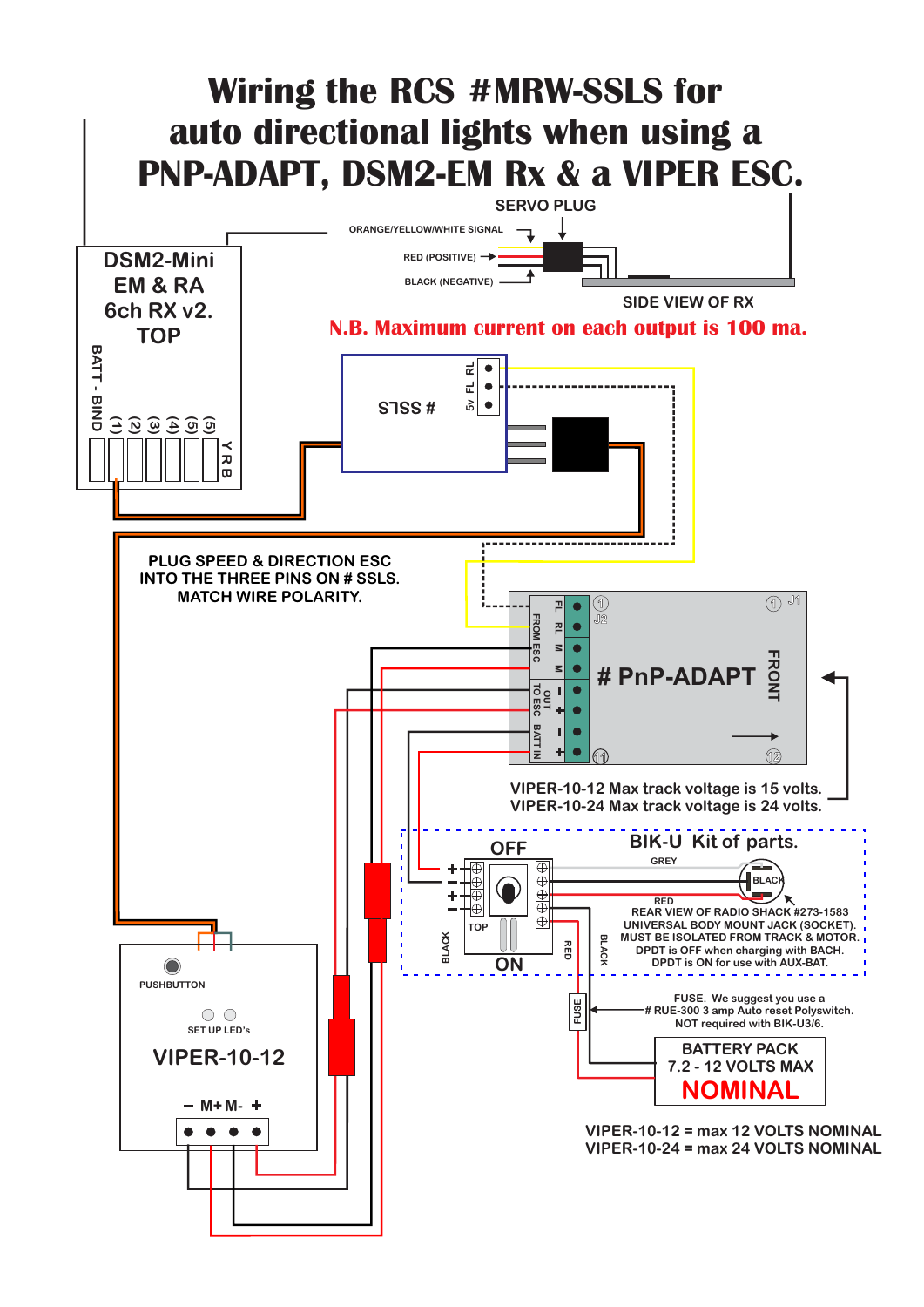